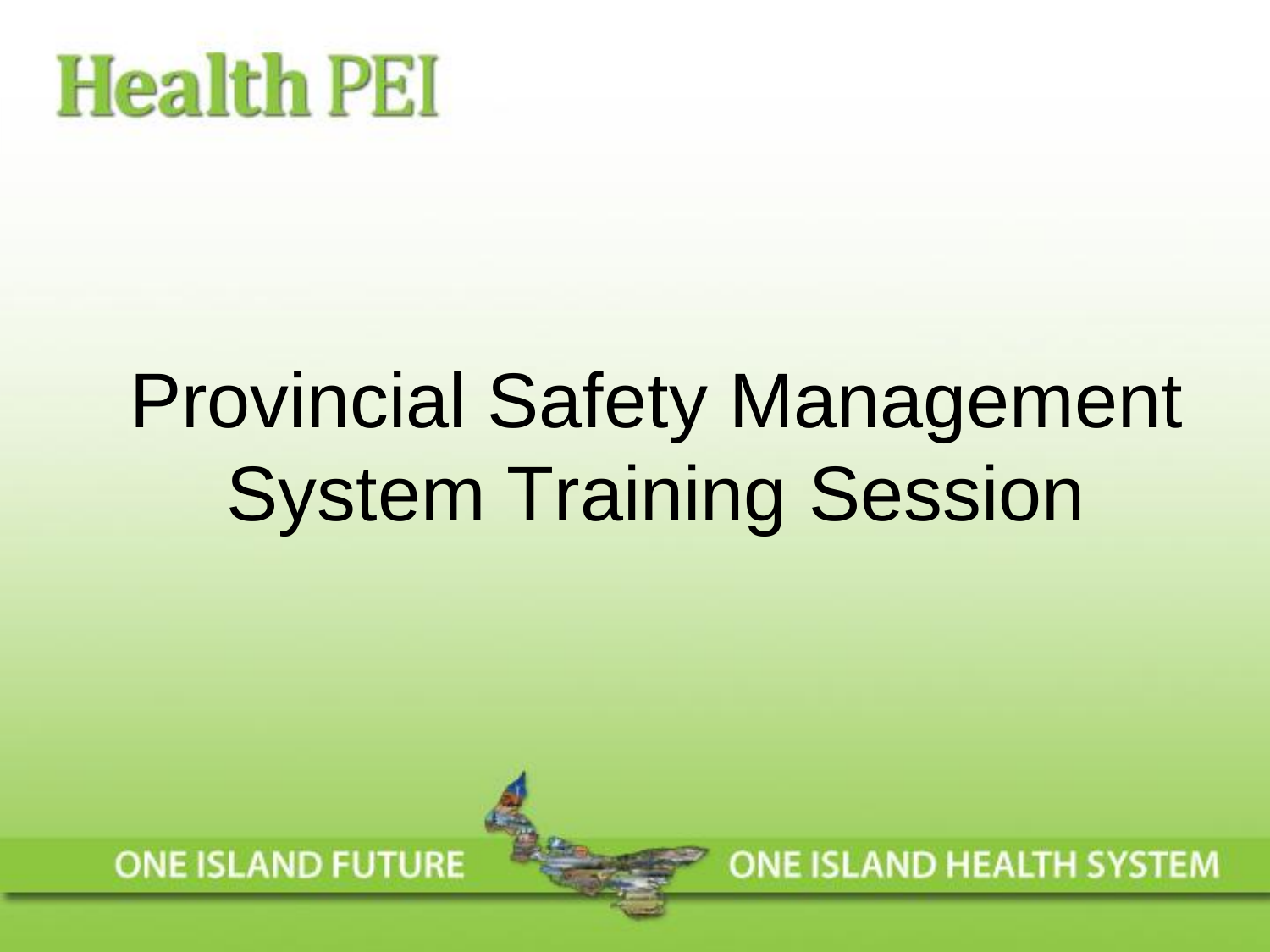## PSMS Application is

• An electronic events management system that is

ONE ISLAND HEALTH SYSTEM

- Web based (2011)
- Communication Tool
- User friendly
- Efficient
- Strong reporting capability with tracking abilities
- Accreditation Standard (ROP)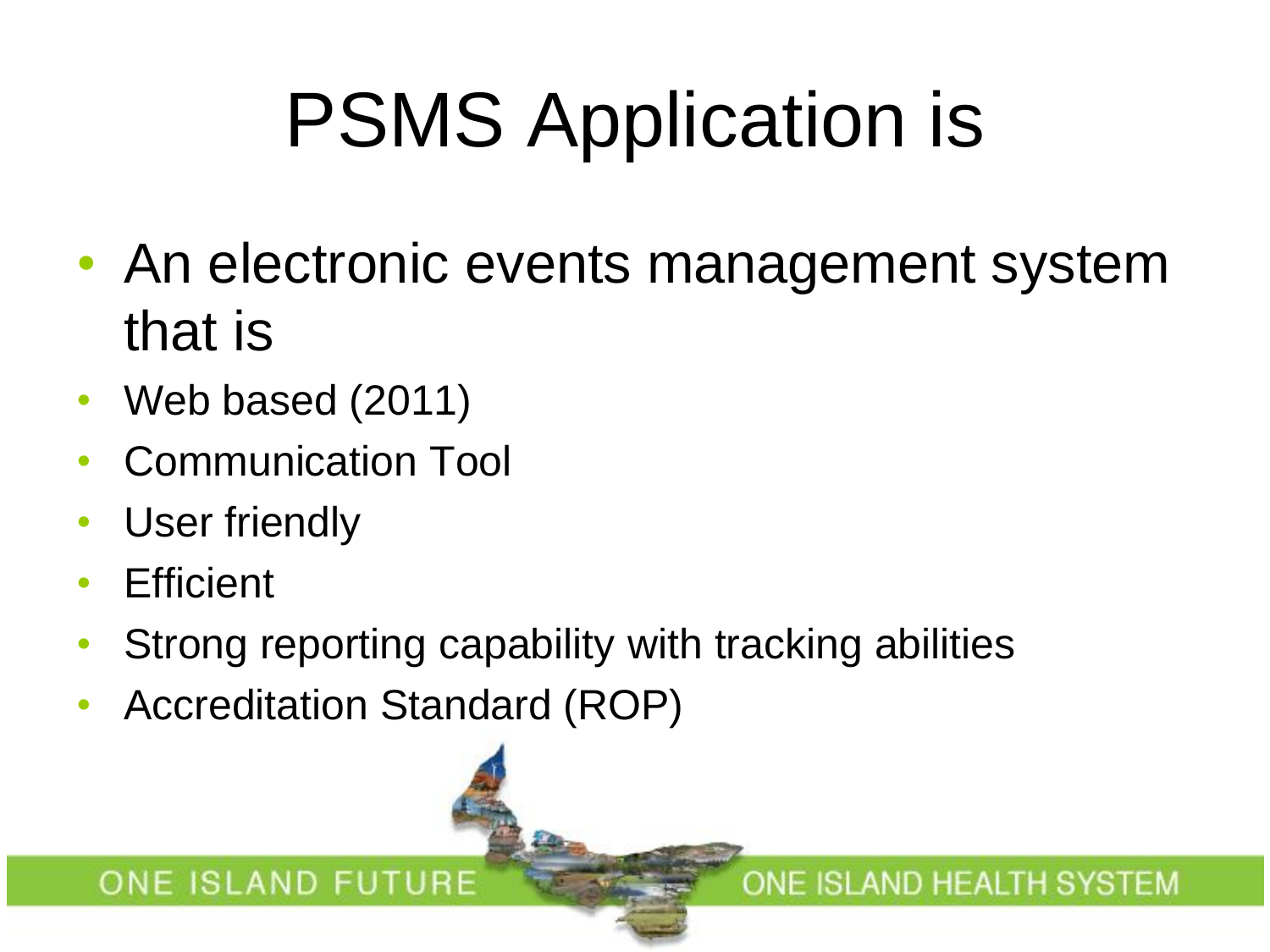### Definition

• **Incident:** Any event, accident or unusual situation which is not consistent with the routine operation of the:

ONE ISLAND HEALTH SYSTEM

- Facility
- Service

ONE ISLAND FUTURE

■ Routine care of the patient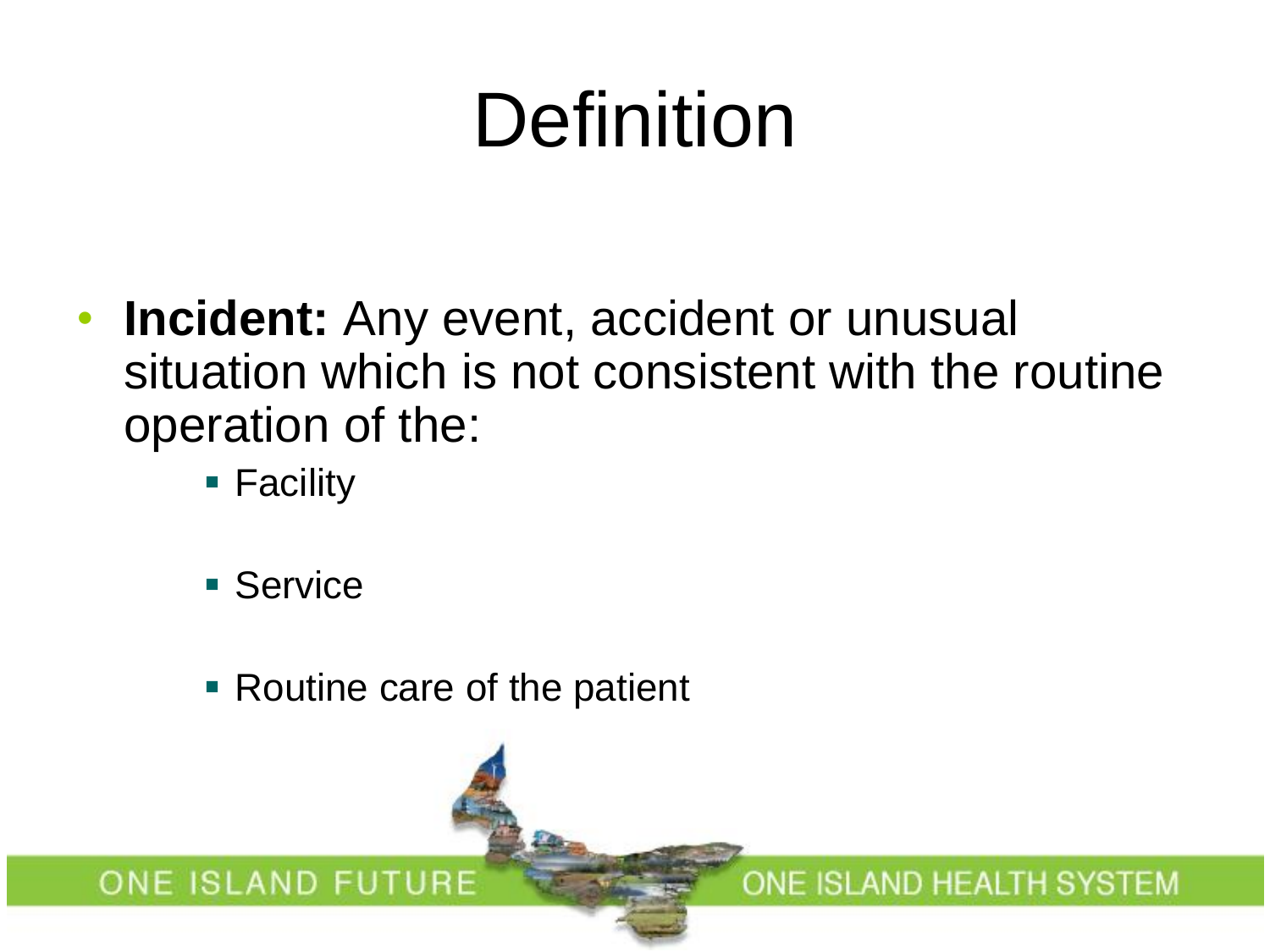### Patient Safety Incident

**An event** or circumstance which could have resulted, or did result, in unnecessary harm to the patient

( Health PEI Patient Safety Incident Reporting)

ONE ISLAND HEALTH SYSTEM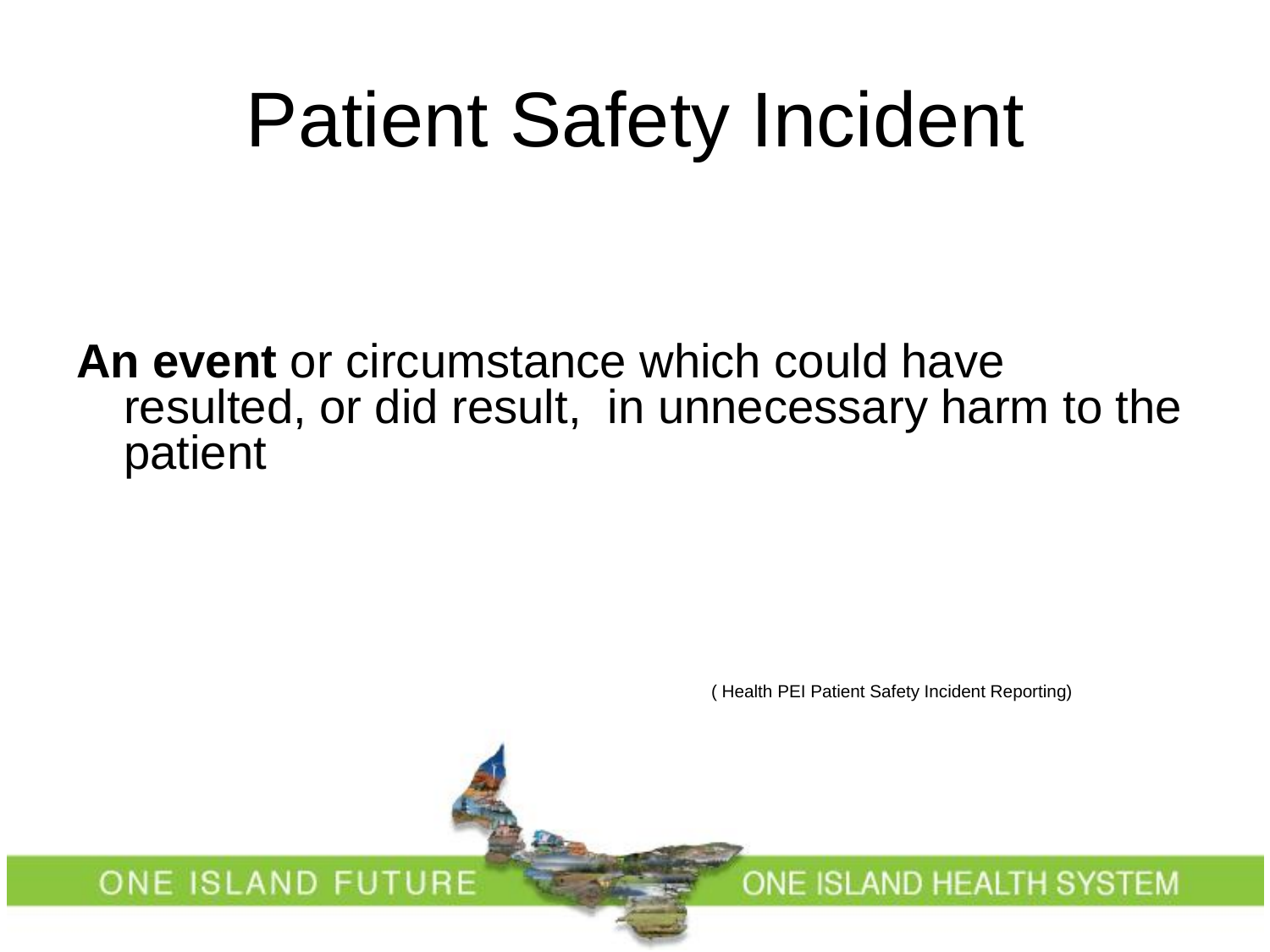### Purpose of PSMS

- Guide the practice of reporting incidents throughout all Health PEI
- Allows for 24/7 notification
	- ▶ Ensures continual access to reporting
		- **Paper version was less efficient**

#### ONE ISLAND FUTURE ONE ISLAND HEALTH SYSTEM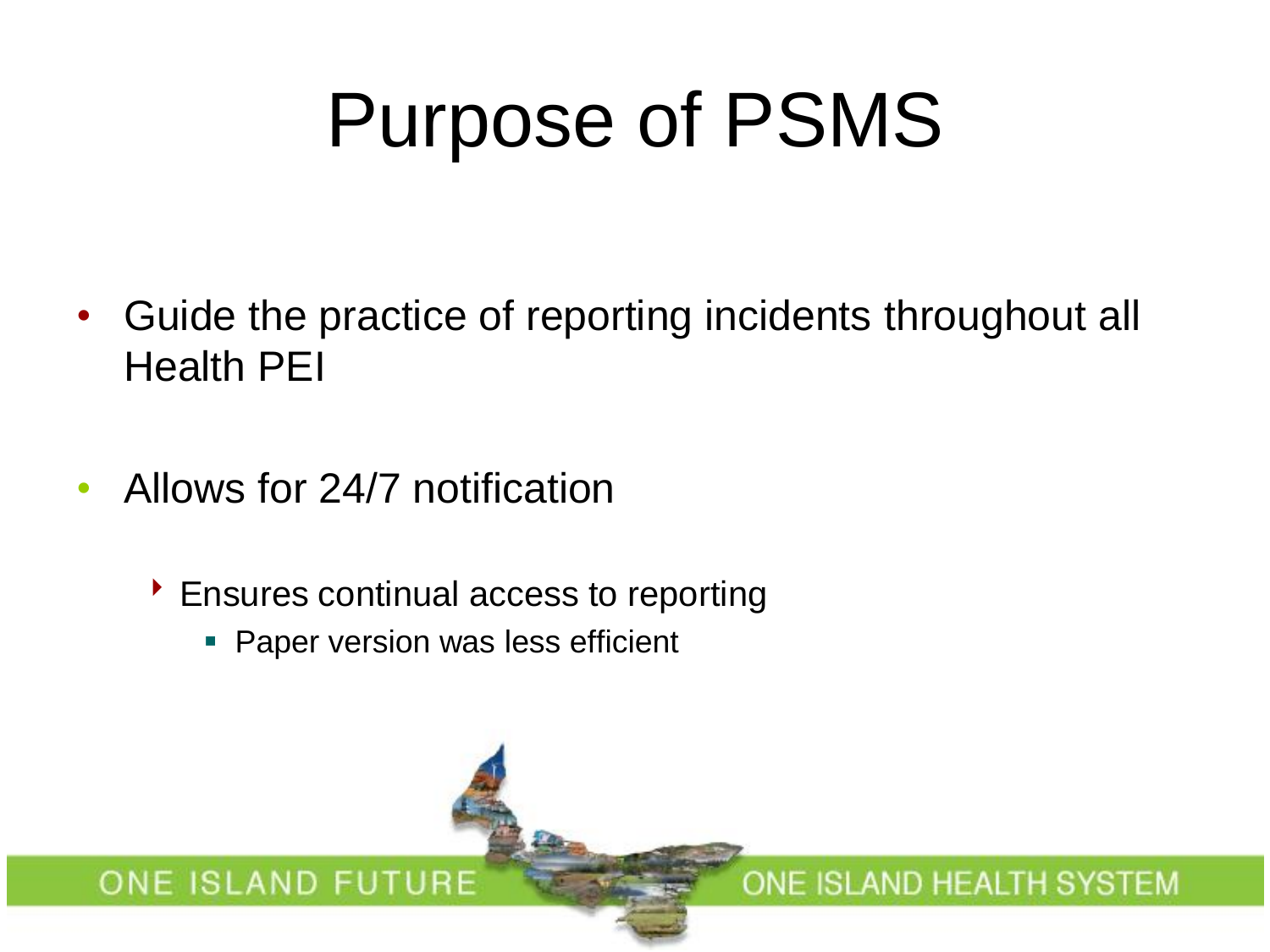### Role of PSMS

- A component of PEI Health's commitment to safe and quality care
	- **>Patients**
	- **≻Visitors**
	- **≻Staff**
- Focuses on "**System"** Improvements

Promotes a "**JUST CULTURE**"

ONE ISLAND FUTURE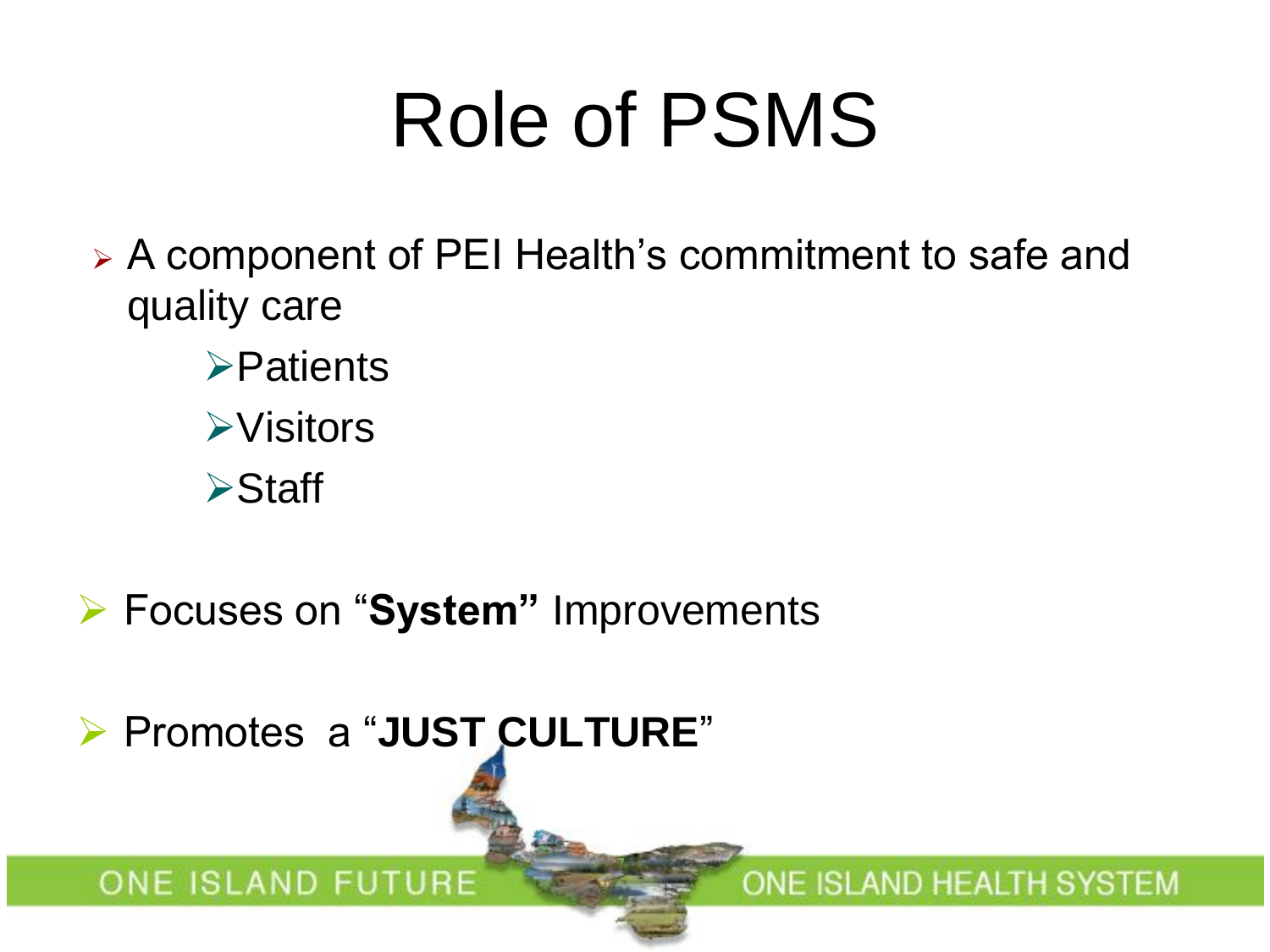## When to Report

- Incidents that you have been involved in
- Incidents that you may have witnessed
- Incidents that caused no harm or minimal harm
- Incidents with a more serious outcome
- Prevented patient safety incidents
	- **known as 'near misses'.**

ONE ISLAND FUTURE

**Requirement**: all employees must **promptly report** the occurrence of all incidents, adverse events, near misses before the end of their shift or **within 24 hours**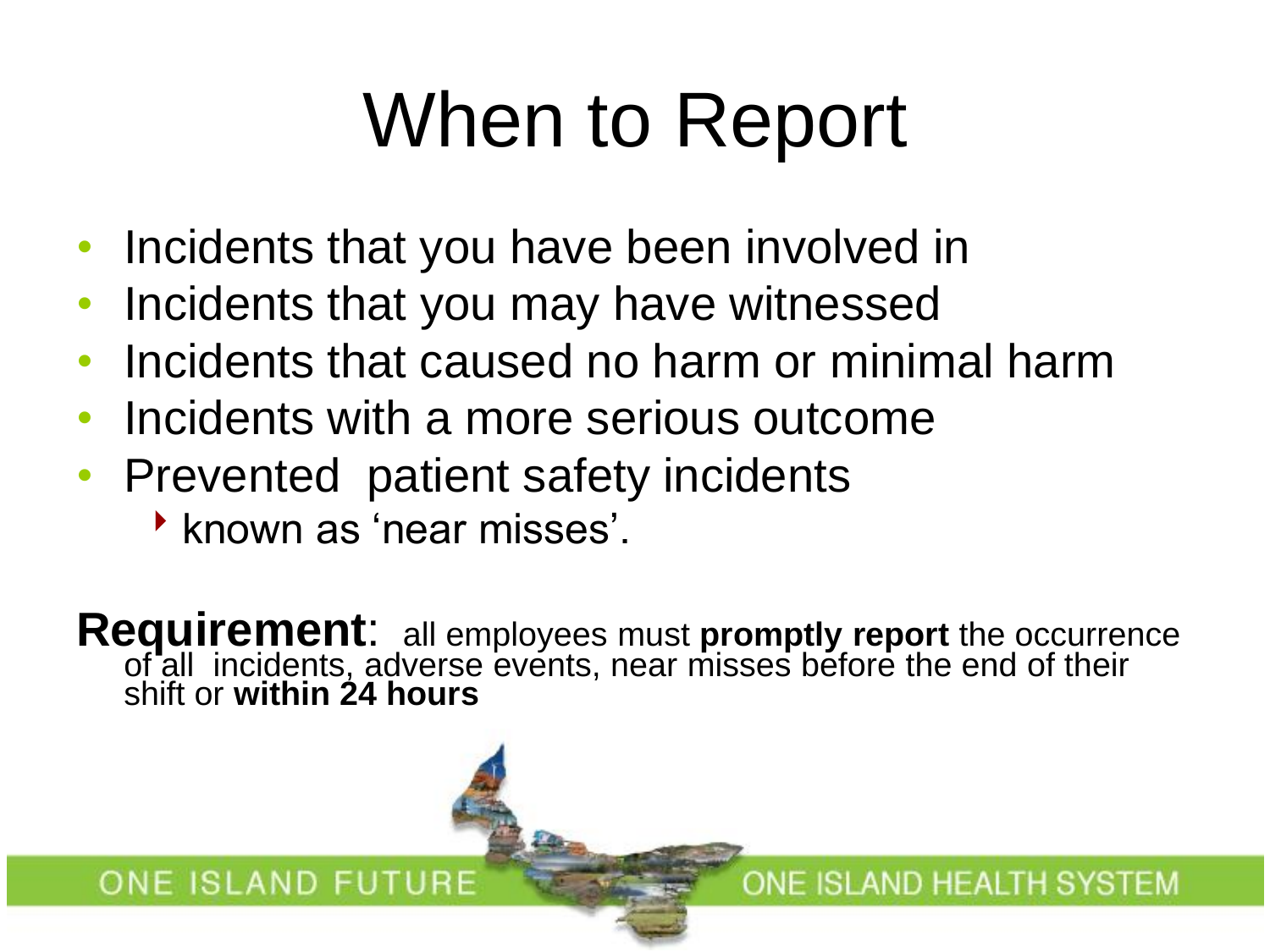## Incident Reporting – How?

- *Be Factual:* do not speculate
- *Be Brief:* provide the details as concisely as possible
- *Be Thorough:* complete all sections as appropriate
- **Be Timely:** submit the report before the end of your shift
- *Be Confidential:* this is essential

ONE ISLAND FUTURE

• *Be Sure:* to document the incident in the medical record

ONE ISLAND HEALTH SYSTEM

**Be Assured:** incident reports are for quality improvement purposes!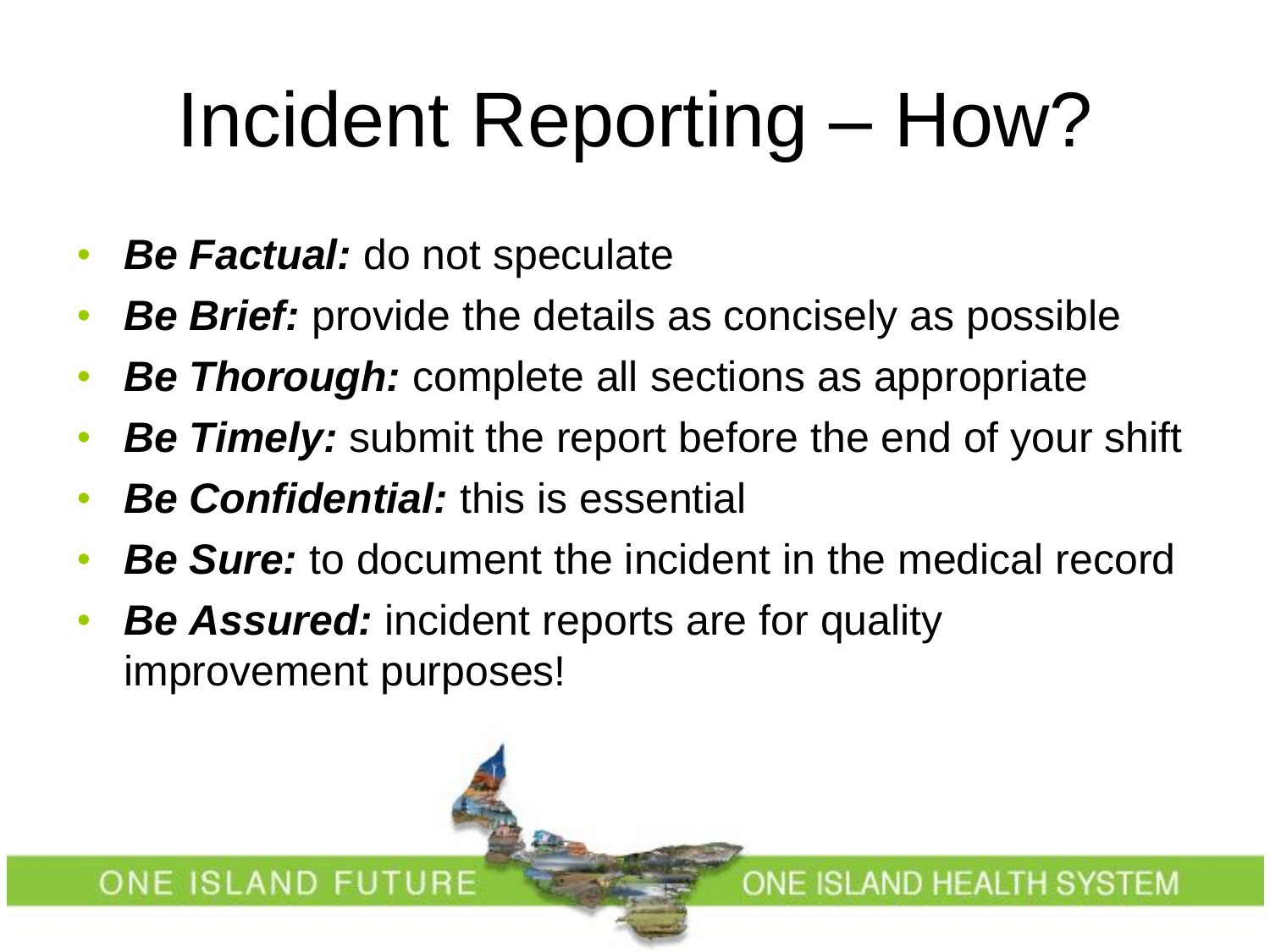### Incident Severity Levels

ONE ISLAND HEALTH SYSTEM

- Level 1 Near Miss/Good Catch
	- Event was resolved before reaching the patient
		- Wrong patient called into room/no images taken
- $\cdot$  Level 2
	- Event did reach the patient, but no harm resulted
		- Incorrect labeling of specimen
- Level 3
	- Minor injury to patient
		- Skin abrasions
- Level 4
	- Serious injury /requires intervention
	- Stitches , x-ray
- Level 5
	- Death occurs as result of incident

*See What is a Harmful/No Harm Incident Handout*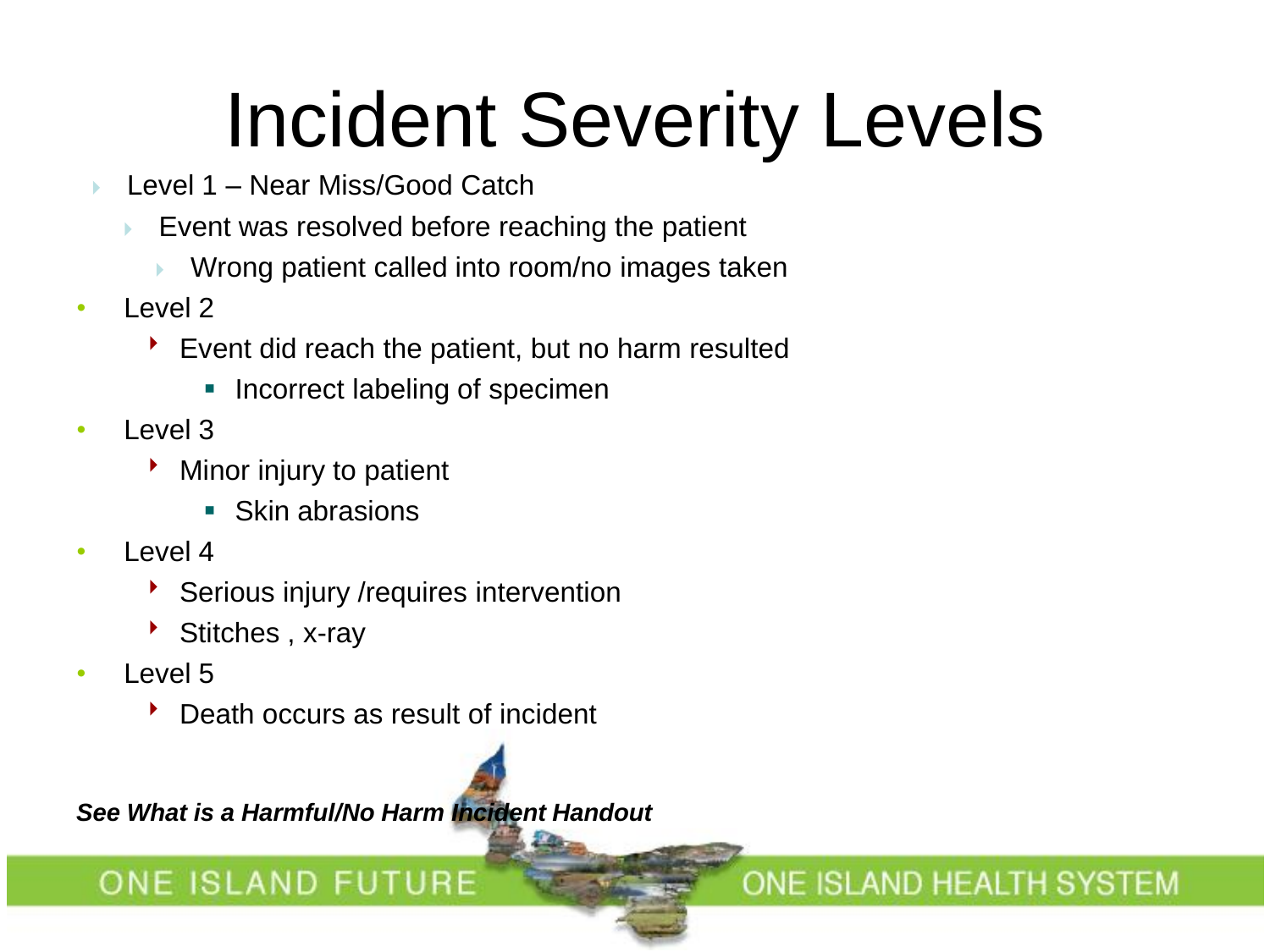### Documenting Process for an Incident

An incident report must be completed in PSMS

#### Should be **a factual account**

- **Try to avoid any assumptions or blame**
- If you didn't see what happened.... say that

#### \*\*\*\*\***Note**

#### **Incident is FOIPP** able

( Freedom of Information & Protection of Privacy) allows individuals to access their own personal information

ONE ISLAND HEALTH SYSTEM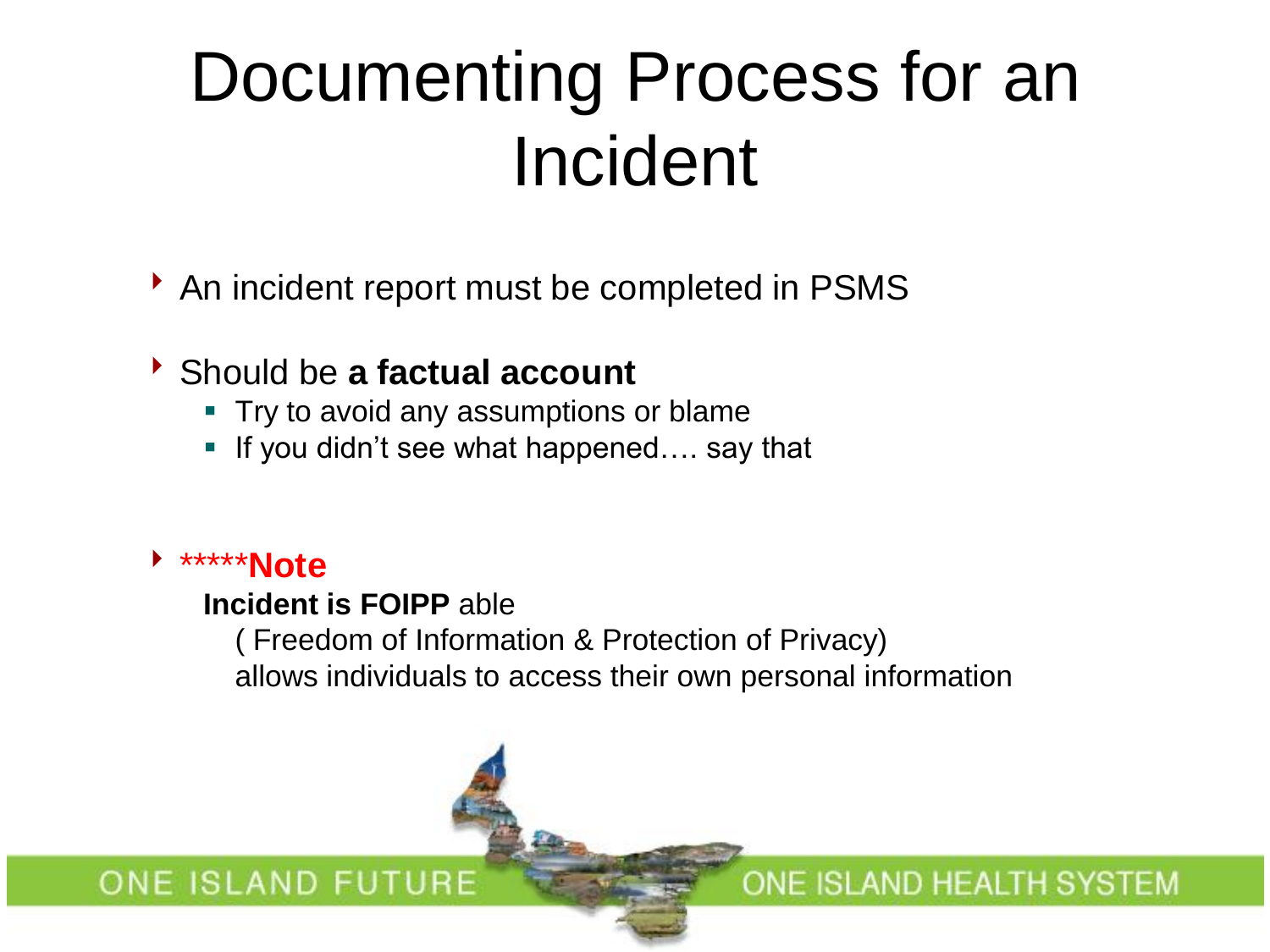### The *Freedom of Information and Protection of Privacy Act*

### (FOIPP)

ONE ISLAND HEALTH SYSTEM

- The *Freedom of Information and Protection of Privacy Act* (FOIPP)
	- Allows individuals a right of access to their own personal information
	- Quality Risk Management can release to a patient without the patient making an Access to Information (FOIPP) request
	- Third party information is **removed** prior to releasing disclosing personal information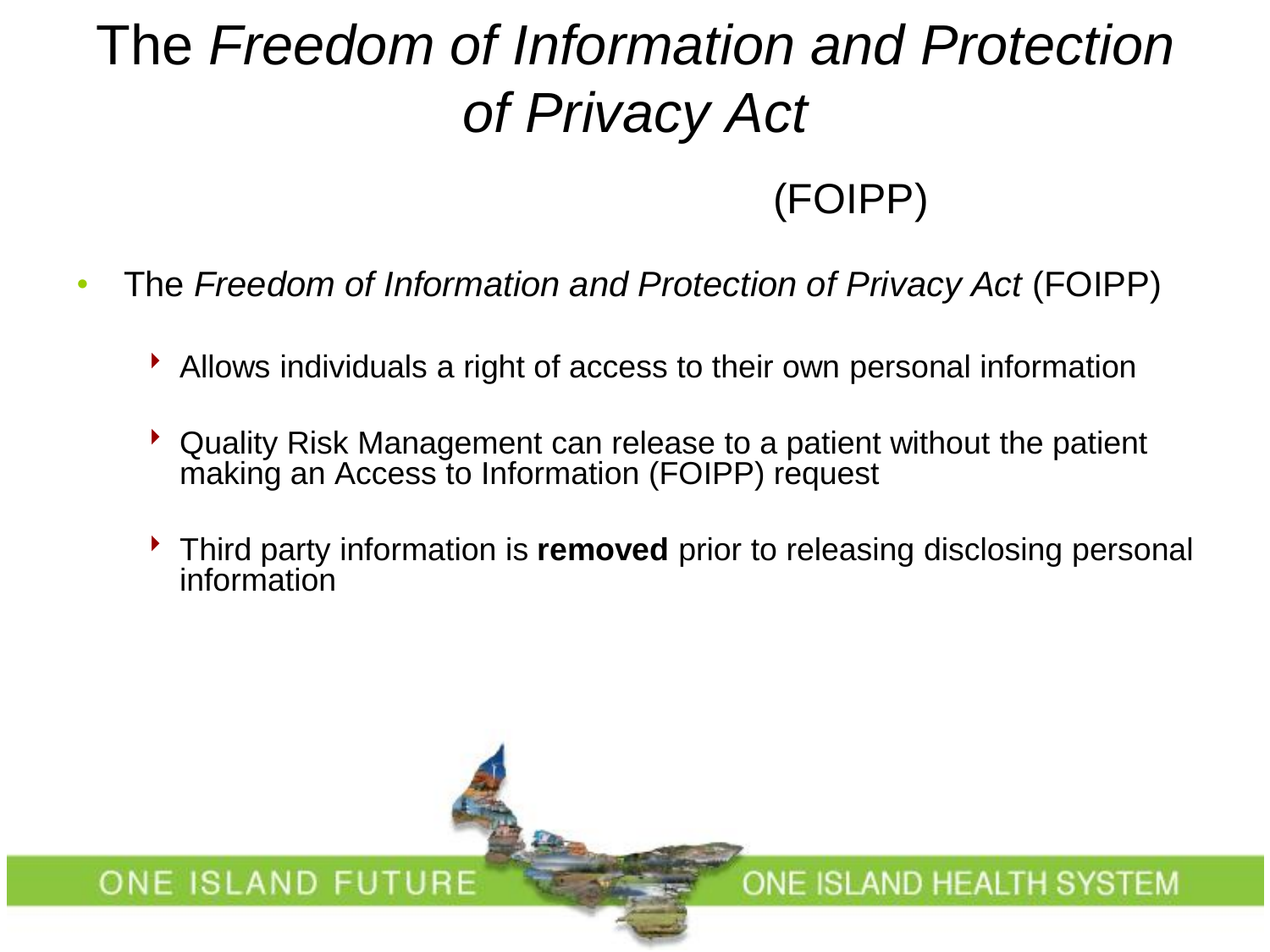## "Take Aways" from PSMS

- Improved communication of incidents/events with staff/supervisor/manager/administration (real time)
- Easier follow-up between units/managers/administration as the incident can be managed electronically
- Tasks can be assigned
- Staff will have the opportunity to check status of incident.
- Incidents/compliments and complaints will all be housed in one system

ONE ISLAND HEALTH SYSTEM

- More inclusive reporting potential
	- ▶ le lab, pharmacy, DI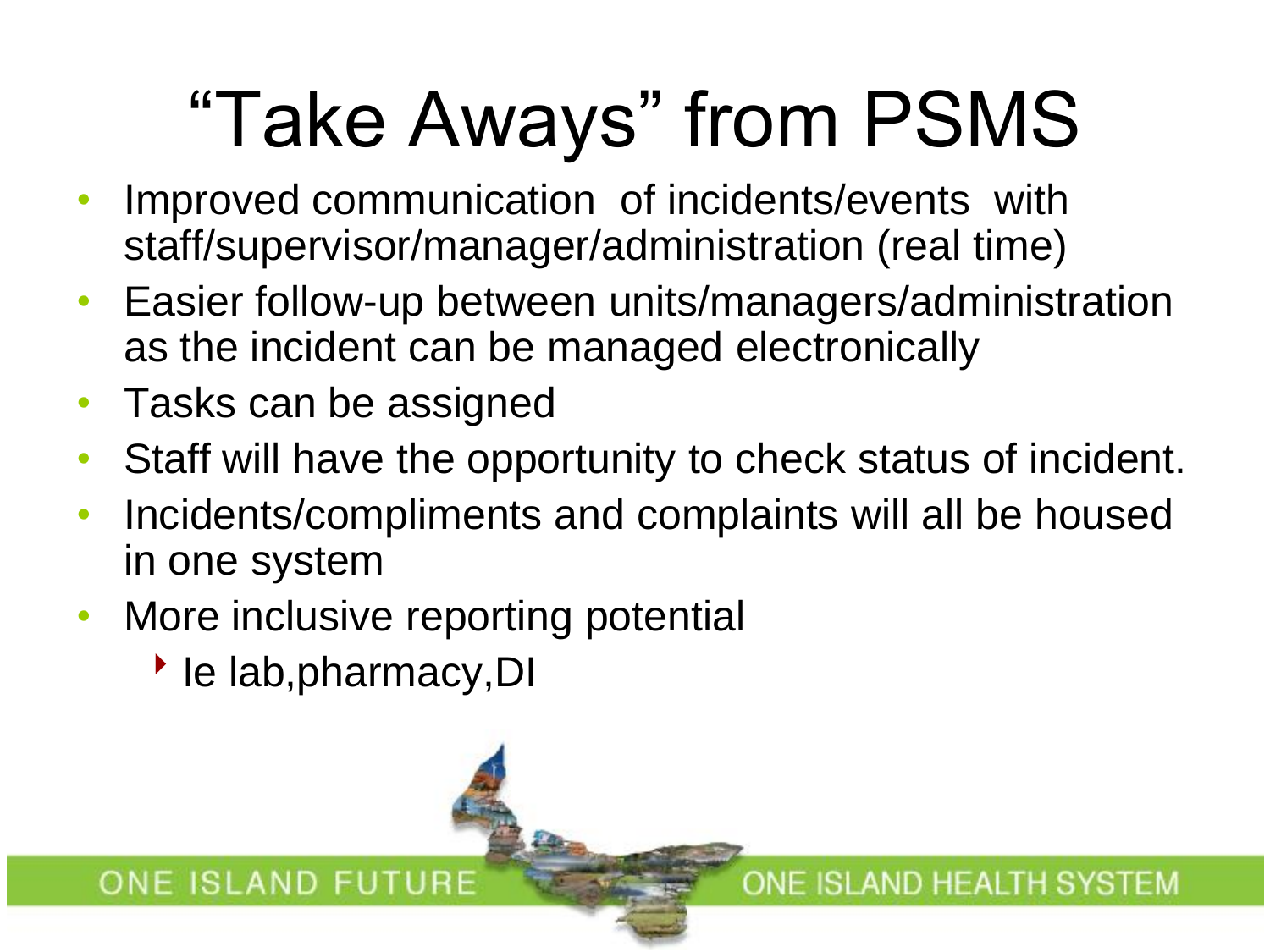### Roles & Scopes

- User role-Functionality of what you can do
- User Scope-Dictates what you can see

ONE ISLAND FUTURE

- Front line scope
- Supervisor scope
- Manager scope
- Risk/OH&S scope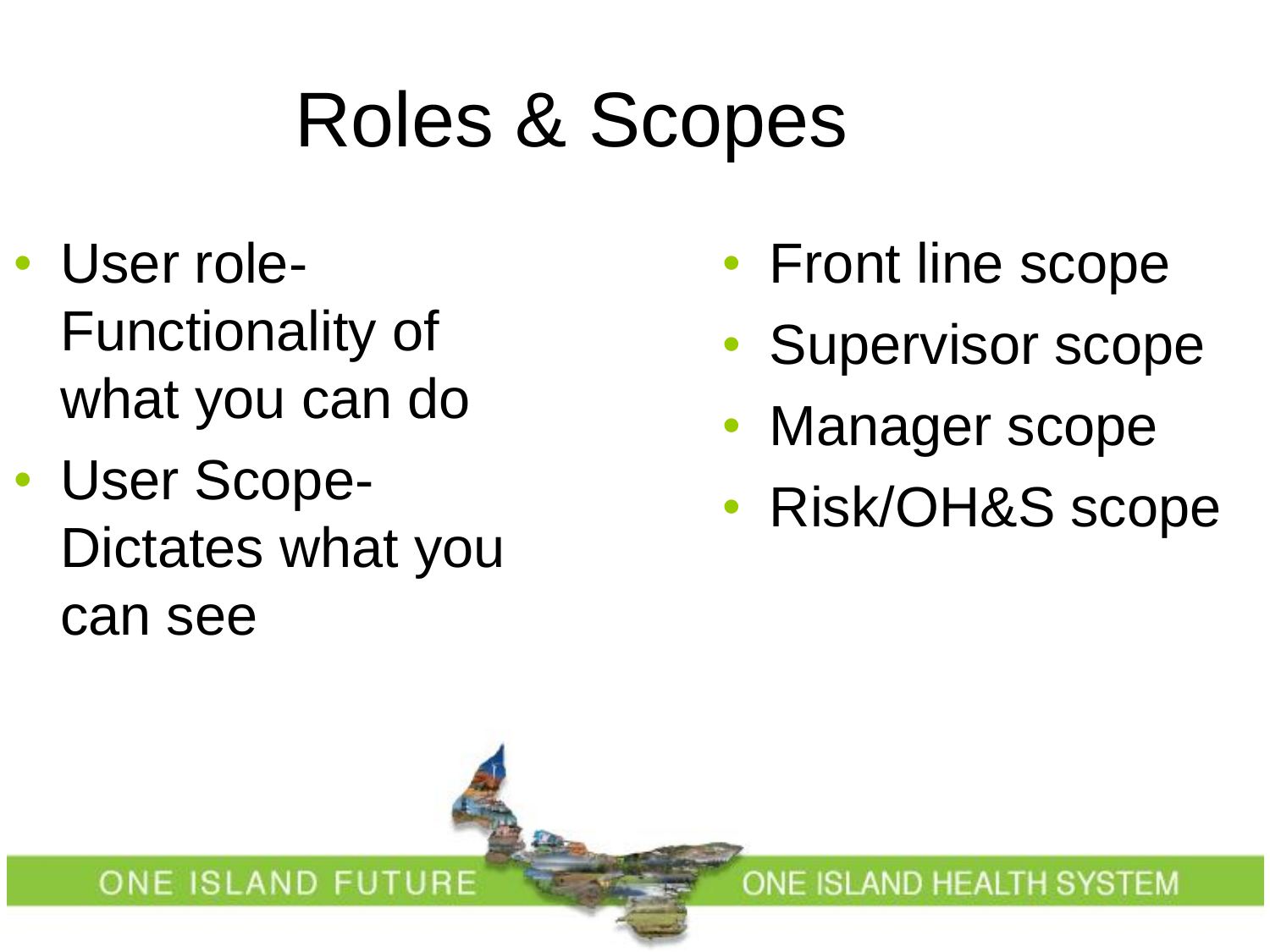### Work Flow of an Event

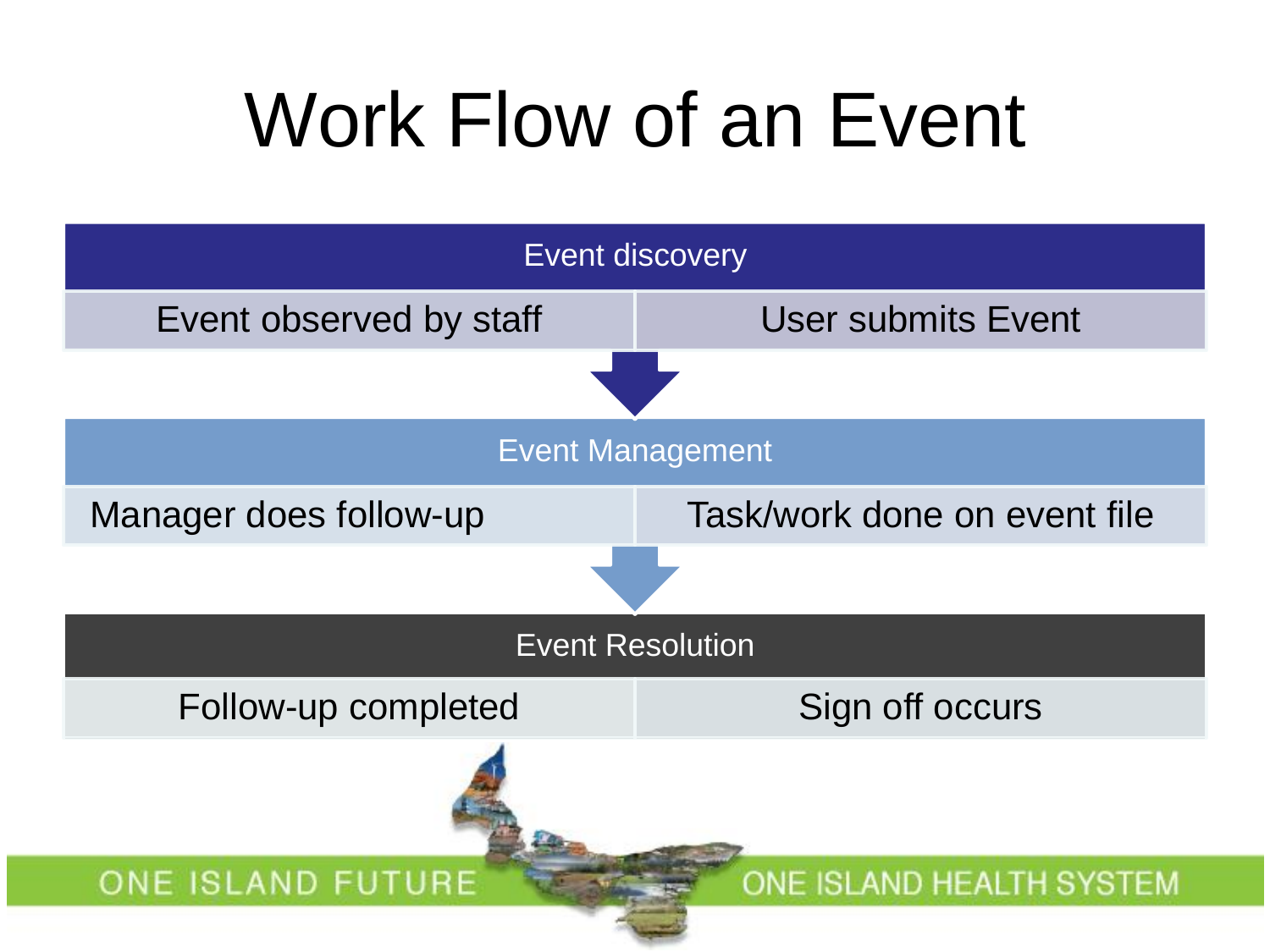### PSMS Roles

### • **Manager**

- **The reviews & resolves the incident report**
- documents any actions taken in response to the incident

ONE ISLAND HEALTH SYSTEM

### • **Quality Risk Coordinator**

- Responsible to review incident
- Follow up with the Manager as required
- Assesses trends
- Facilitates the process for changes in practice